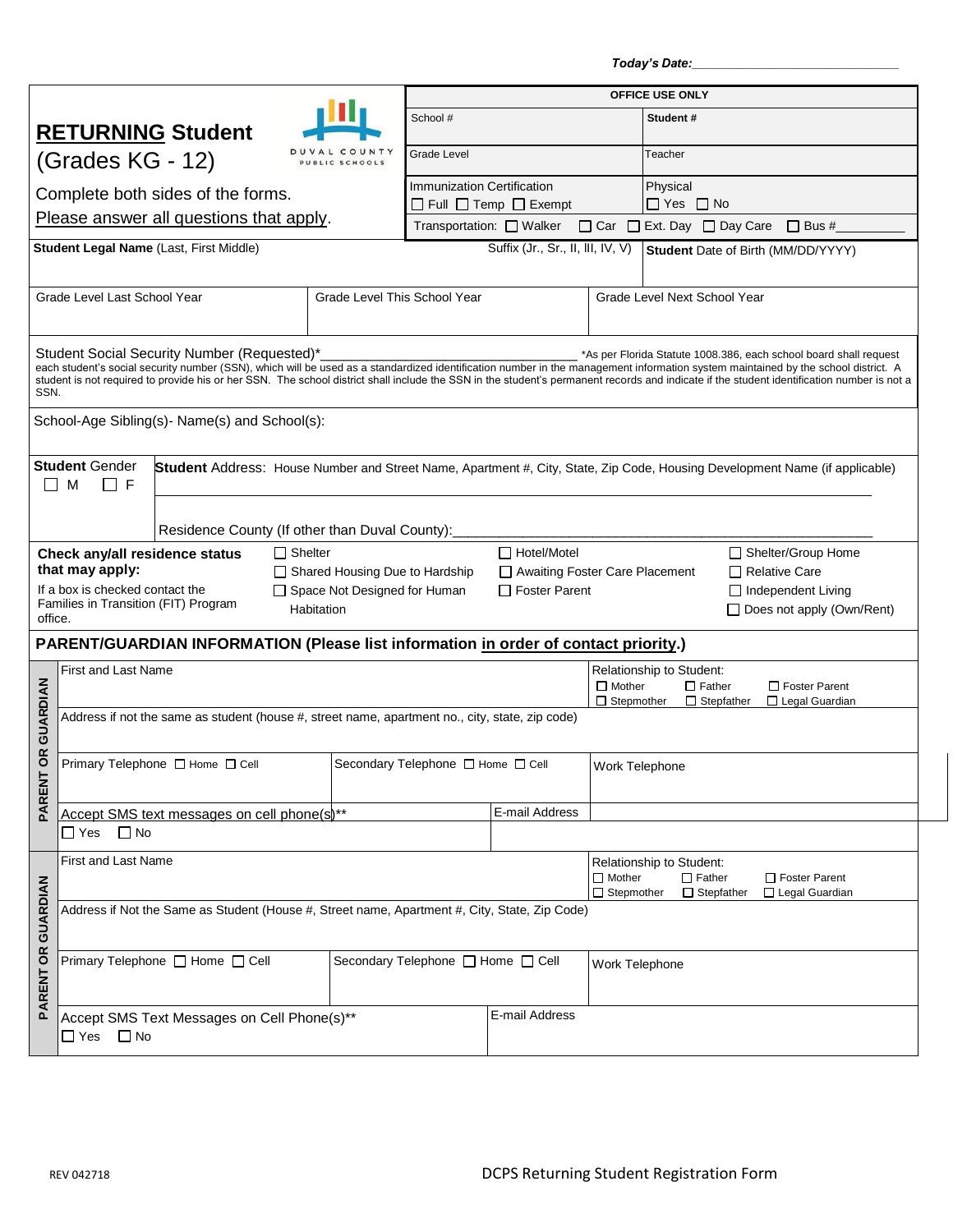| <b>EDUCATIONAL SURROGATE INFORMATION (if applicable)</b>                                                                                                                                                                                                                                                |                                                                                                                      |                                             |           |                                                            |  |  |  |  |
|---------------------------------------------------------------------------------------------------------------------------------------------------------------------------------------------------------------------------------------------------------------------------------------------------------|----------------------------------------------------------------------------------------------------------------------|---------------------------------------------|-----------|------------------------------------------------------------|--|--|--|--|
|                                                                                                                                                                                                                                                                                                         | <b>First and Last Name</b>                                                                                           |                                             |           |                                                            |  |  |  |  |
|                                                                                                                                                                                                                                                                                                         | Address if Not the Same as Student (House #, Street name, Apartment #, City, State, Zip Code)                        |                                             |           |                                                            |  |  |  |  |
| EDUCATIONAL SURROGATE<br>EDUCATIONAL SURROGATE                                                                                                                                                                                                                                                          | Primary Telephone □ Home □ Cell                                                                                      | Secondary Telephone $\Box$ Home $\Box$ Cell |           | Work Telephone                                             |  |  |  |  |
|                                                                                                                                                                                                                                                                                                         | Accept SMS Text Messages on Cell Phone(s)**<br>$\Box$ Yes $\Box$ No                                                  | E-mail Address                              |           |                                                            |  |  |  |  |
|                                                                                                                                                                                                                                                                                                         | Student Residence Information Indicate with whom the student lives (check only one):                                 |                                             |           |                                                            |  |  |  |  |
|                                                                                                                                                                                                                                                                                                         | Parent and Step-Parent<br>$\Box$ Both Parents<br>$\Box$ Mother<br>$\Box$ Father<br>□ Legal Guardian<br>$\Box$ Other: |                                             |           |                                                            |  |  |  |  |
|                                                                                                                                                                                                                                                                                                         | Not in Physical Custody of Parent/Guardian (Unaccompanied Youth) $\Box$ Yes                                          |                                             | $\Box$ No |                                                            |  |  |  |  |
|                                                                                                                                                                                                                                                                                                         | <b>STUDENT EDUCATION INFORMATION</b>                                                                                 |                                             |           |                                                            |  |  |  |  |
|                                                                                                                                                                                                                                                                                                         | Is either parent or guardian an Active Duty Member of the Uniformed Services? $\Box$ Yes                             |                                             |           | l INo                                                      |  |  |  |  |
| MILITARY FAMILIES (Interstate Compact): Please check below to indicate which description applies to your child. Florida Statutes<br>describe military family students as children of the following:                                                                                                     |                                                                                                                      |                                             |           |                                                            |  |  |  |  |
| □ Active duty members of the uniformed services, including members of the National Guard and Reserve on active-duty orders (pursuant<br>to 10 USC §§1209 and 1211)<br>□ Members of the uniformed services who were severely injured and medically discharged (the medical discharge must have been less |                                                                                                                      |                                             |           |                                                            |  |  |  |  |
| than 1 year ago)                                                                                                                                                                                                                                                                                        |                                                                                                                      |                                             |           |                                                            |  |  |  |  |
| □ Veterans of the uniformed services who retired (the retirement must have been less than 1 year ago)<br>Members of the uniformed services who dies while on active duty, or as a result of injuries sustained while on active duty (the death must<br>have occurred less than 1 year ago)              |                                                                                                                      |                                             |           |                                                            |  |  |  |  |
| If your family structure is not included in one of the categories listed above, please mark the following statement:<br>$\Box$ My child is not a military family student                                                                                                                                |                                                                                                                      |                                             |           |                                                            |  |  |  |  |
| Is either parent or guardian a civilian or contractor who works or lives on Federal property (Federal Impact Aid)?<br>Yes<br>$\Box$ No                                                                                                                                                                  |                                                                                                                      |                                             |           |                                                            |  |  |  |  |
|                                                                                                                                                                                                                                                                                                         |                                                                                                                      |                                             |           |                                                            |  |  |  |  |
|                                                                                                                                                                                                                                                                                                         |                                                                                                                      |                                             |           | <b>IMPORTANT: EVERYONE MUST ANSWER QUESTIONS A-D BELOW</b> |  |  |  |  |

| A. Is there a Court Order barring either parent from removing the student from school?<br>If yes, provide school with a copy of the most current Court Order.                                                                                                                  | Yes    | No.     | ∣N/A   |
|--------------------------------------------------------------------------------------------------------------------------------------------------------------------------------------------------------------------------------------------------------------------------------|--------|---------|--------|
| If divorced or separated:<br>B. Do parents have shared (or joint) parental rights and responsibilities?<br>Please provide the school with a copy of the Court Order that defines either parent's parental rights or<br>responsibilities regarding the student.                 | l Yes  | l INo   | IN/A   |
| C. Does either parent have final decision-making authority regarding educational decisions<br>for the student? If yes, provide the school with a copy of the Court Order stating that one parent has<br>final parental decision-making authority regarding education.          | i TYes | INO INA |        |
| D. Is there a Temporary Restraining Order, Permanent Restraining Order, Order of No Contact,<br>or other Court Order that restricts or impacts access to the student by anyone, including a parent?<br>If yes, provide the school with a copy of the most current Court Order. | l Yes  | No.     | I IN/A |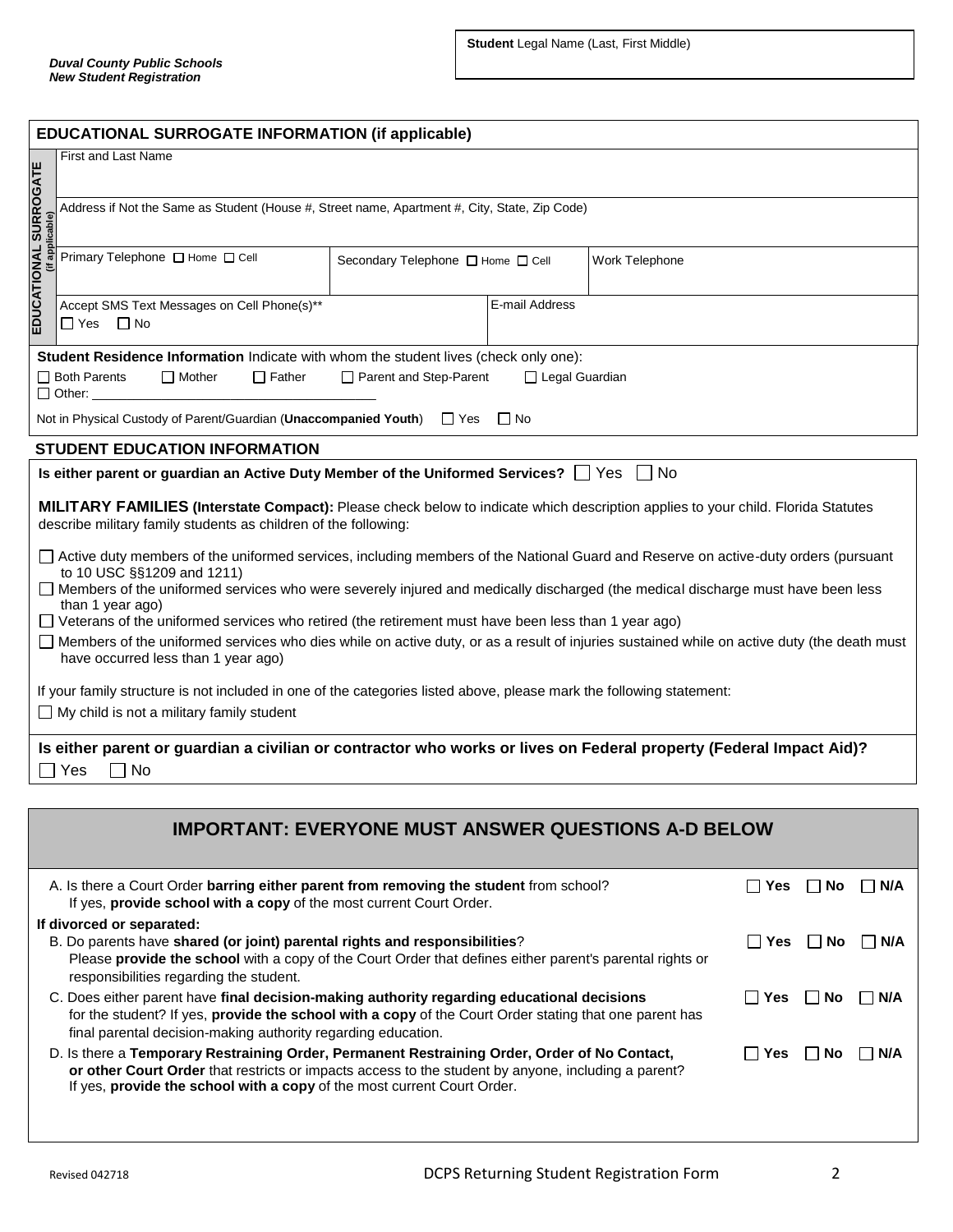*Duval County Public Schools New Student Registration*

**Student** Legal Name (Last, First Middle)

## **HEALTH INFORMATION**

| $\Box$ No<br>Do you have health insurance for your child? $\Box$ Yes                                                                                                                                                                                                                                                                                                                                                                                                                                                                                                                                                                                                                                                                                                                                                                                                                                                                                                                                                                                                                                                          |  |  |  |  |  |
|-------------------------------------------------------------------------------------------------------------------------------------------------------------------------------------------------------------------------------------------------------------------------------------------------------------------------------------------------------------------------------------------------------------------------------------------------------------------------------------------------------------------------------------------------------------------------------------------------------------------------------------------------------------------------------------------------------------------------------------------------------------------------------------------------------------------------------------------------------------------------------------------------------------------------------------------------------------------------------------------------------------------------------------------------------------------------------------------------------------------------------|--|--|--|--|--|
| Would you like to be contacted about obtaining affordable health insurance? $\Box$ Yes $\Box$ No                                                                                                                                                                                                                                                                                                                                                                                                                                                                                                                                                                                                                                                                                                                                                                                                                                                                                                                                                                                                                              |  |  |  |  |  |
| AHCA Authorization to Release Information: Duval County Public Schools is authorized to release my child's information, for health/medical related<br>services s/he may receive or may have previously received at school, to the Agency for Health Care Administration and/or Billing Agent for the purpose<br>of tracking, billing, and receipt of Medicaid reimbursement for those services. I understand that the provision of services required for a Free Appropriate<br>Public Education to an eligible student under the Individuals with Disabilities Education Act will be provided at no cost. I understand and agree that<br>Duval County Public Schools may access parent/student's public benefits/insurance to pay for services required under Rules 6A-6.03011 through 6A-<br>6.0361, FAC. Access to those benefits will not decrease the available coverage/benefits or result in the family paying for services that would otherwise<br>be covered and may be required outside of the time the student is in school. Nor will there be an increase in premiums or discontinuation of<br>benefits/insurance. |  |  |  |  |  |
| Parent/Guardian/Surrogate Signature<br><b>Date</b>                                                                                                                                                                                                                                                                                                                                                                                                                                                                                                                                                                                                                                                                                                                                                                                                                                                                                                                                                                                                                                                                            |  |  |  |  |  |
| Read the following carefully. Check the appropriate box below each statement and sign.                                                                                                                                                                                                                                                                                                                                                                                                                                                                                                                                                                                                                                                                                                                                                                                                                                                                                                                                                                                                                                        |  |  |  |  |  |
| Student Media Release: I hereby authorize the videotaping/filming/photography of my child, and/or the release of his/her name and<br>achievement(s) for publishing (print, World Wide Web) and/or broadcasting purposes. I also consent to the showing of video/film/photographs<br>to any person. I understand that the Duval County School District is not a party to outside organizations' photography/filming/video production<br>and will hold Duval County Public Schools and its employees harmless from any liability in connection with a production not produced<br>internally by Duval County Public Schools.                                                                                                                                                                                                                                                                                                                                                                                                                                                                                                     |  |  |  |  |  |
| $\Box$ I do not consent<br>I consent                                                                                                                                                                                                                                                                                                                                                                                                                                                                                                                                                                                                                                                                                                                                                                                                                                                                                                                                                                                                                                                                                          |  |  |  |  |  |
| **Electronic Communication: You have a choice in participating in SMS Text Messaging, auto-dialed/pre-recorded calls and text messages<br>from the district or school regarding school closings or upcoming events. This applies to all numbers listed on this registration form.                                                                                                                                                                                                                                                                                                                                                                                                                                                                                                                                                                                                                                                                                                                                                                                                                                             |  |  |  |  |  |
| I do not consent<br>I consent                                                                                                                                                                                                                                                                                                                                                                                                                                                                                                                                                                                                                                                                                                                                                                                                                                                                                                                                                                                                                                                                                                 |  |  |  |  |  |
| **Text message charges may apply, depending on your service plan. Please check with your wireless provider.                                                                                                                                                                                                                                                                                                                                                                                                                                                                                                                                                                                                                                                                                                                                                                                                                                                                                                                                                                                                                   |  |  |  |  |  |
| Disclosure of Meal Eligibility Status for Student Nutrition Programs: Information given on a Free or Reduced Meals application may<br>qualify a student for additional services. Parent/Guardian permission must be given before information about Free or Reduced Meal<br>eligibility can be shared. Sharing this information will not change a student's Free or Reduced meal status.                                                                                                                                                                                                                                                                                                                                                                                                                                                                                                                                                                                                                                                                                                                                       |  |  |  |  |  |
| I would like to share information about Free or Reduced meal status. $\Box$ Yes<br>$\Box$ N/A<br>∣ ∣No                                                                                                                                                                                                                                                                                                                                                                                                                                                                                                                                                                                                                                                                                                                                                                                                                                                                                                                                                                                                                        |  |  |  |  |  |
| If yes, please consider the student's Free or Reduced meal status for the following: (check all that apply)                                                                                                                                                                                                                                                                                                                                                                                                                                                                                                                                                                                                                                                                                                                                                                                                                                                                                                                                                                                                                   |  |  |  |  |  |
| College and Post-Secondary Scholarships and Application Waivers                                                                                                                                                                                                                                                                                                                                                                                                                                                                                                                                                                                                                                                                                                                                                                                                                                                                                                                                                                                                                                                               |  |  |  |  |  |
| <b>SAT/ACT Waivers</b>                                                                                                                                                                                                                                                                                                                                                                                                                                                                                                                                                                                                                                                                                                                                                                                                                                                                                                                                                                                                                                                                                                        |  |  |  |  |  |
| Underrepresented group status in programs for students who are gifted, as defined in Rule 6A-6.03019 F.A.C.<br>(This authorization does not mean the student will be referred for gifted screening and/or evaluation; nor does it serve as consent for<br>screening/evaluation.)                                                                                                                                                                                                                                                                                                                                                                                                                                                                                                                                                                                                                                                                                                                                                                                                                                              |  |  |  |  |  |
| If "Yes" and any boxes are checked, school personnel must fax this page to the Food Service office at 732-5157.                                                                                                                                                                                                                                                                                                                                                                                                                                                                                                                                                                                                                                                                                                                                                                                                                                                                                                                                                                                                               |  |  |  |  |  |
| <b>Continue to Next Page</b>                                                                                                                                                                                                                                                                                                                                                                                                                                                                                                                                                                                                                                                                                                                                                                                                                                                                                                                                                                                                                                                                                                  |  |  |  |  |  |